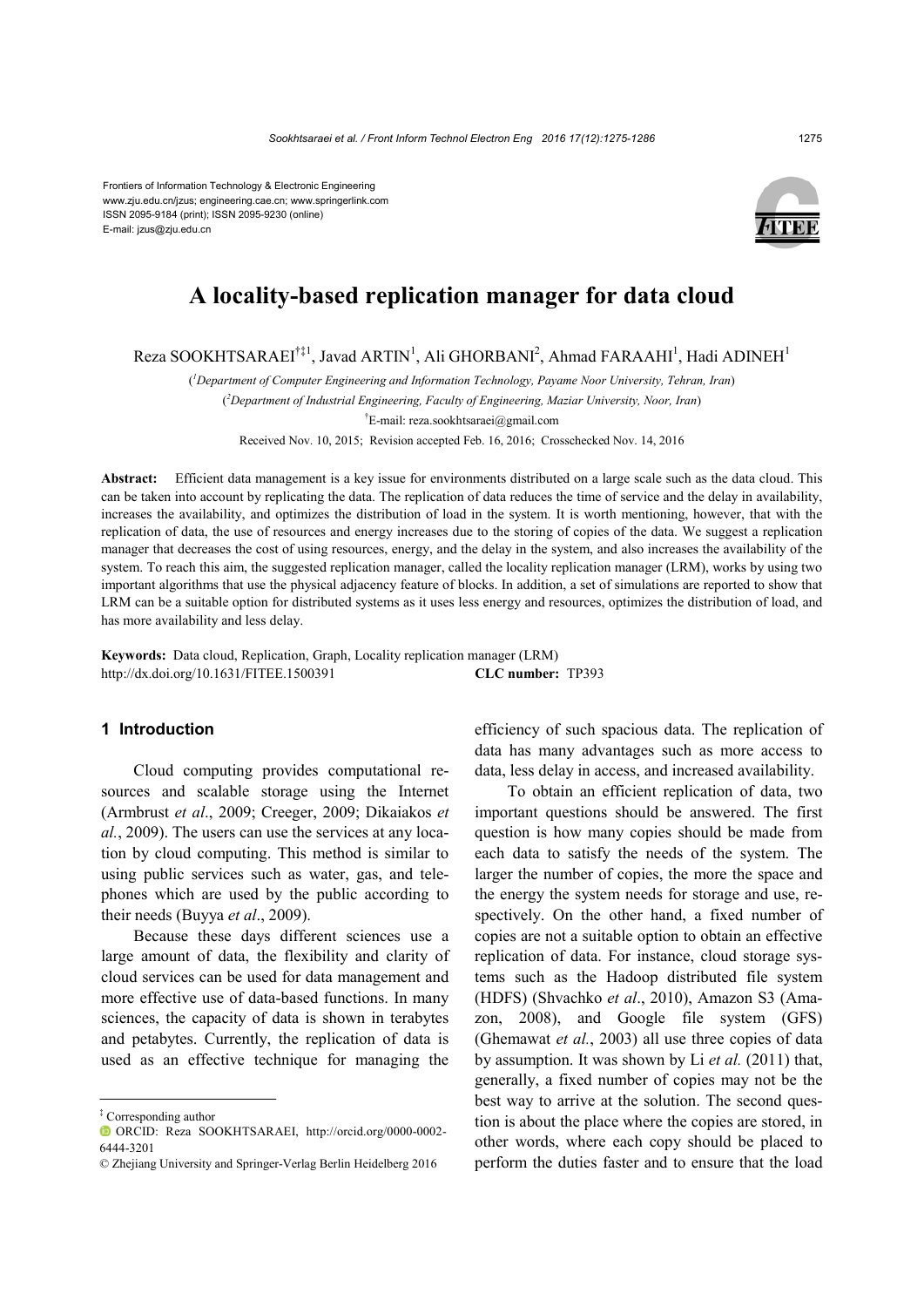is distributed in a balanced way. These two questions constitute the problem of data replication, for which an efficient method is suggested in this paper.

Although many studies have been conducted on data replication (Ranganathan and Foster, 2001; Ghemawat *et al*., 2003; Lamehamedi *et al.*, 2003; Wei *et al*., 2010; Li *et al*., 2011; Nukarapu *et al.*, 2011; Choi and Youn, 2012), very few have examined the physical adjacency of blocks for one single inquiry. Many studies have focused on parameters such as availability, quick response, and effective function. However, to reach the optimum values of these parameters, the issue of the physical location of data used by one user should be taken into account. Moreover, previous studies have ignored the number of copies to be stored, which is an important issue. The larger the number of copies of one dataset in the system, the more the resources (such as storage capacity and energy) used. Therefore, fewer copies should be made in the system to avoid waste of resources as much as possible, and also to ensure that the above-mentioned parameters are not affected greatly.

Based on what has been mentioned above, a locality-based replication manager is presented for data-based functions in cloud storage. This replication manager, which is henceforth called the locality replication manager (LRM), takes into account not only the needs of the quality-of-service (QoS) function, but also the physical locality of data blocks in one inquiry, to reach more optimum replication parameters such as higher availability and faster response. The main goals of LRM can be summarized as follows: (1) decreasing the number of copies, (2) increasing the availability, (3) satisfying the needs of QoS, and (4) decreasing the operational expenses such as the storage space and energy.

#### **2 Related studies**

Replication has been extensively researched in the World Wide Web (WWW) (Qiu *et al.*, 2001), peer-to-peer networks (Aazami *et al*., 2004), as well as ad hoc and sensor networks (Intanagonwiwat *et al*., 2000; Tang *et al*., 2008). Recently, it has reappeared as a new topic of research with the emergence of distributed systems at a large scale such as the grid (Dabrowski, 2009) and the cloud (Bonvin, 2009).

Data replication techniques can be classified in two groups: static and dynamic. In static replications (Ghemawat *et al*., 2003; Rahman *et al*., 2006; Shvachko *et al*., 2010), the number of copies and the nodes of their hosts are predetermined. In dynamic replication (Tang and Xu, 2005; Chang and Chang, 2008; Lei *et al.*, 2008; Dogan, 2009; Li *et al.*, 2012), the number and place of copies are determined based on the users' resource needs, and changes in the pattern of their access in a smart way. Among the disadvantages of dynamic replications, there are difficulties of data collection from all nodes in a complex infrastructure like the cloud, while maintaining the compatibility of the data in such an environment.

Ghemawat *et al*. (2003) presented a static algorithm for distributed replication that takes into account three important factors in decision making. First, in this algorithm, some service providers are selected to host the copies, in which the storage space is smaller than the average storage space used in the whole system. Second, fewer copies of data are made on such service providers. The third factor takes into account the distribution of load. In other words, service providers are selected in such a way that the copies are distributed all over the rack.

Li *et al.* (2011) presented a new dynamic economical algorithm for data replication called costeffective incremental replication (CIR) for the cloud. In this algorithm, the technique of increasing replication has been used to reduce the number of copies and provide the required assurance. The cost of storing the data, especially when the data needs to be stored for a short time or when the data needs a low level of assurance, is remarkably reduced. Wei *et al*. (2010) considered a dynamic algorithm for distributed replication called cost-effective dynamic replication management (CDRM), which focuses on the relationship between the availability and the number of copies. In this algorithm, the number of copies is kept as a minimum for a certain amount of availability. Wei *et al*. (2010) presented six different replication algorithms for three different patterns of access, aiming at reducing the time of access and the use of bandwidth. These six algorithms are as follows: no replication or caching, best client, cascading replication, plain caching, caching plus cascad-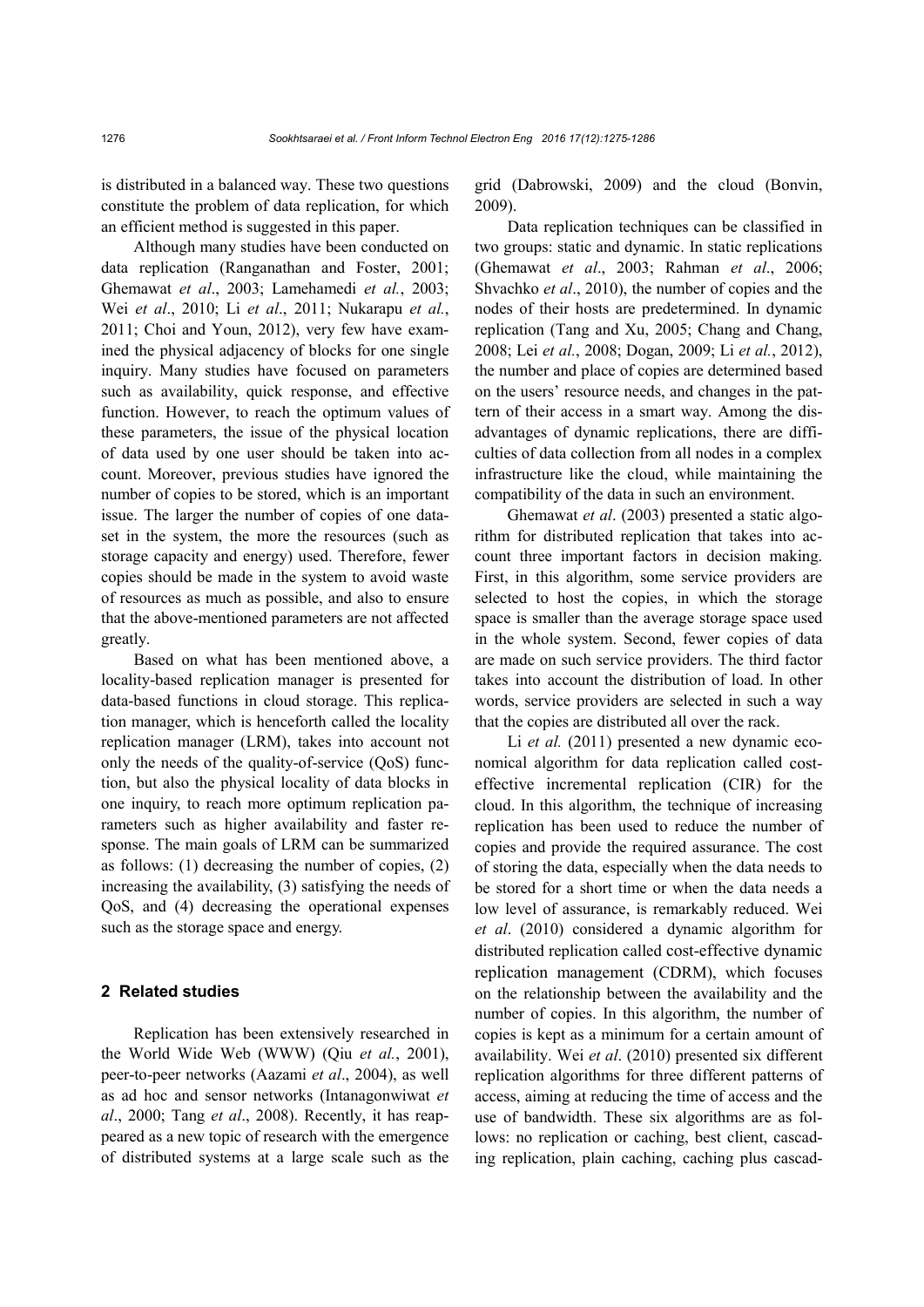ing replication, and quick extension. Nukarapu *et al.* (2011) presented a data replication algorithm called the centralized dynamic replication algorithm (CDRA) which reduces the overall time of accessing the file by taking into account the limited space for caching in grid sites.

Based on CDRA, a distributed algorithm was presented for caching, where the grid sites react quickly to the condition of the site and make smart decisions for caching, which are easily adapted in a distributed environment like the data grid. This method can reduce the overall delay of access to the data file by half the size of the optimum solutions.

The limitation of this method is that it takes into account only the cost of access. Choi and Youn (2012) presented a dynamic synthetic protocol that, in a very efficient way, synthesizes the grid network with the tree structure. By doing this, it creates a flexible topology based on the three parameters of height and depth of the tree and the number of slips in each node. In this method, the behaviors of reading/writing and writing/writing are easily recognized to keep the compatibility of the data. Li *et al.* (2012) introduced a reliable and economical data management mechanism, which reduces the copies in the system by controlling the active copies and simultaneously ensures that the needs of the data are me. The caching space used is also reduced. Tang and Xu (2005) showed a way for placing the data items in the best service provider.

Considering this method of replication, each client can refer to the closest service center to access his/her data. In addition, two exploratory algorithms were presented to gradually omit and add data copies, in which the QoS of each enquiry was also taken into account. In addition to the solutions that optimize the number of copies and their place, there are some solutions in replication that focus on optimization by updating the copies (Tu *et al.*, 2007). The most important drawback of such solutions is considering a limited set of effective parameters in replication. Moreover, they simply optimized the efficiency of the system by ignoring the energy used in the data centers. Hassan *et al.* (2009) presented a complementary method to reach an optimum for replication. Their study deals with the delay of the system, its storage capability, and the level of certainty, but did not pay attention to the energy used in the system.

This paper introduces a transaction manager called the locality replication manager (LRM), which not only takes into account important factors in replication but also uses the locality in the requested blocks to optimize the factors.

# **3 System model and purposes of optimization**

In this section, the model of the system and the derived formulas are explained.

## **3.1 Model of the system**

This storage consists of some clusters that share the data and other resources in an efficient way. The main component of these resources is the distributed file system. The Google File System (GFS), Hadoop Distributed File System (HDFS), and Amazon Simple Storing Service (S3) are three well-known instances. In this paper, the architecture of HDFS, (Fig. 1), is used for replication management. We assume that each file consists of some blocks that have been distributed in the data nodes of this file system. We use the 'name node' as a coordinator in replication management. Henceforth, we recognize the node as the coordinator of the elements (Fig. 2).

Locality replication manager (LRM): it is the replication manager referred to in this study. The main duty of LRM is to receive the inquiries of the users, collect the condition of data nodes in the cluster, and finally decide the best host to place the blocks. LRM performs these duties in coordination with its other components. In other words, LRM is the final decision maker.

Graph directory table (GDT): It is the table managed by LRM and includes very important information from the system, such as blocks and their graphs, the number of accesses to each block in the graph, the host of each graph, and the maximum delay in accessing each graph.

Graph constructor (GC): It constructs a full graph from the available blocks in each inquiry, and delivers it to LRM for placement decisions.

Availability and delay system care (ADSC): When LRM finds that the system is not in an appropriate level regarding the delay and availability, this component starts working by receiving messages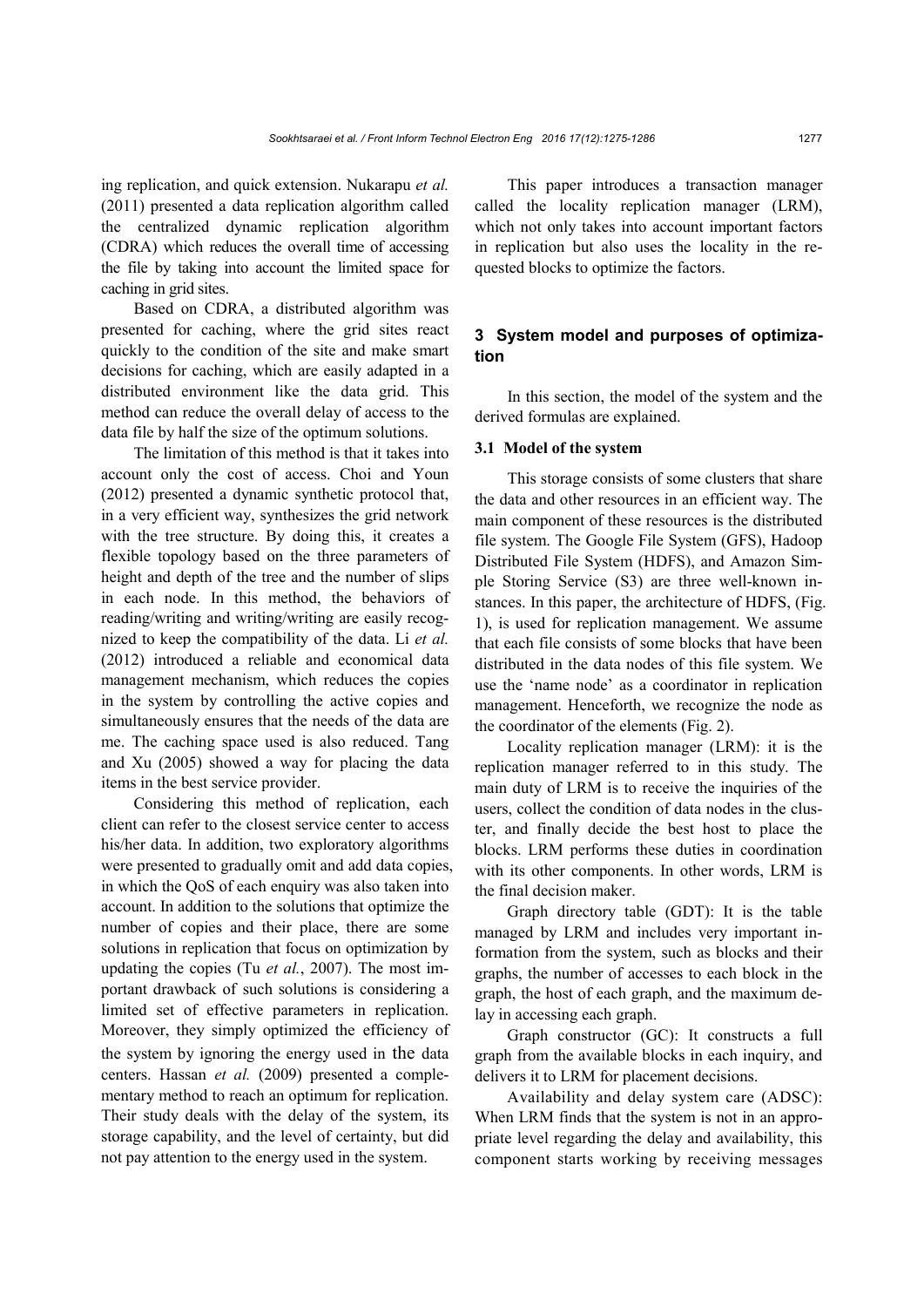

**Fig. 1 Architecture of the Hadoop distributed file system**



**Fig. 2 Components of the coordinator**

ADSC: availability and delay system care; LRM: locality replication manager; GDT: graph directory table; GC: graph constructor

from LRM. ADSC determines the suitable data nodes to place the graphs in the system again and then sends this information to the system. LRM changes the host of the graphs and simultaneously updates GDT by receiving information from ADSC.

We assume that all the data follow the policy of 'writing once, reading several times' (Ghemawat *et al.*, 2003). Therefore, we do not need a mechanism to adapt the data.

## **3.2 Symbols and functions**

Table 1 lists all the symbols used in this paper; the method of using these symbols will be presented later.

## 3.2.1 Availability

The first goal of cloud storing clusters is to provide the highest level of availability for blocks and also for their graphs. Assume that the decision variable  $\theta(i, j)$  is equal to 1 if  $B_i$  is on the data node of  $m_i$ ; else, we regard it as zero.

In addition, we determine  $P_i$  as a possible failure of data node *mj* (1*≤j≤M*). The failure for data nodes occurs randomly. Each block may exist in several inquiries, each of which is considered as a complete graph and distributed in several nodes. A block is not available if one node (block) is not available in the graph (inquiry), and one graph is not available when all its blocks are not available. Therefore, the probability of availability block being available in the system is determined by

$$
P(B_i) = 1 - \prod_{j=1}^{M} \theta(i, j) \cdot P_j, \qquad (1)
$$

Since the availability of all blocks in a graph is more important than the availability of one block, the availability of one graph inquiry is defined as

$$
P(G_k) = \prod_{i=1}^{|G_k|} P(B_i).
$$
 (2)

#### 3.2.2 Delay

Minimizing the delay of each storing system is a key issue. This delay depends on the bandwidth and the rate of transfer of the storing disks.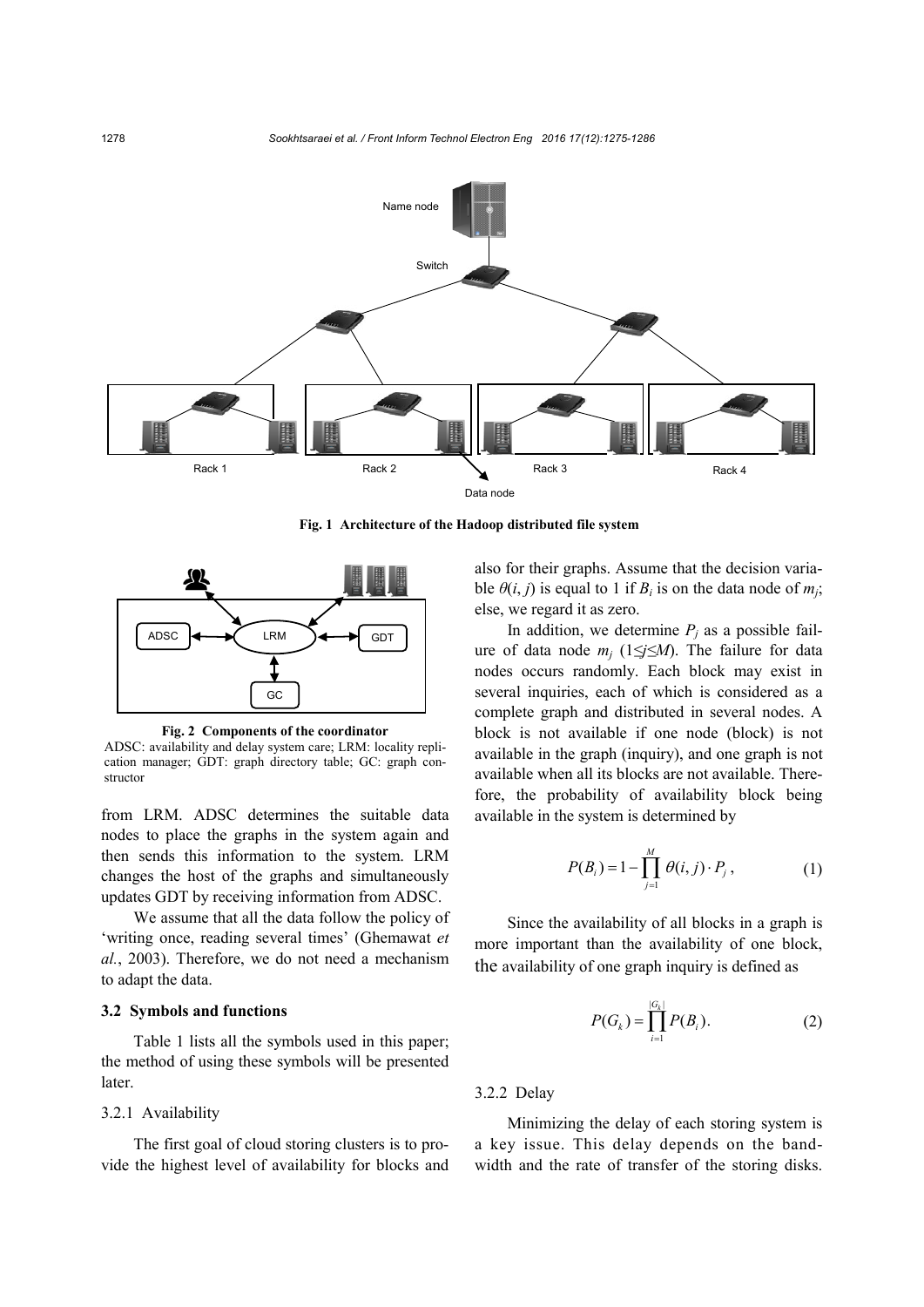**Table 1 Used parameters**

| Variable                  | Explanation                                                                         |
|---------------------------|-------------------------------------------------------------------------------------|
| $B_i$                     | Block <i>i</i> in the file, $1 \le i \le B$                                         |
| $\overline{M}$            | Number of nodes (physical nodes)                                                    |
| $m_i$                     | Node $j$ (physical node of $j$ )                                                    |
| Storage <sub>i</sub>      | Storage of node j                                                                   |
| $\alpha$                  | Coefficient for storage space                                                       |
| $load_i$                  | Load of node j                                                                      |
| $p_j$                     | Probability of failure for node j, $1 \le j \le m$                                  |
| G                         | Dependence graph                                                                    |
| $G_k$                     | The kth graph, $1 \leq k \leq G$                                                    |
| G <sub>new</sub>          | New graph                                                                           |
| $ G_k $                   | Number of nodes in graph (group) $k$                                                |
| G                         | Number of available graphs in the storage<br>cloud                                  |
| S                         | Storage cloud                                                                       |
| $S(G_k)$                  | Number of available nodes in graph $k$                                              |
| $S(m_i)$                  | Number of available nodes in node j                                                 |
| $P(B_i)$                  | Probability of being available for block i                                          |
| $P(G_k)$                  | Probability of being available for graph $k$                                        |
| P(S)                      | Probability of the storage cloud being<br>available                                 |
| Band <sub>i</sub>         | Bandwidth for node j                                                                |
| A(i, j)                   | Delay in accessing block $i$ in node $j$                                            |
| $r_i$                     | Number of copies for block i                                                        |
|                           | Average delay for block i                                                           |
| $\frac{L_{B_i}}{L_{G_k}}$ | Average delay for graph $k$                                                         |
|                           | Average delay of the system                                                         |
| $t_i$                     | Time for block i                                                                    |
| QoS(inq <sub>i</sub> )    | QoS of inquiry $i$ , which is here the maxi-<br>mum tolerable delay for the inquiry |
| $\delta$                  | Coefficient for the appropriacy of data<br>cloud                                    |

Therefore, if the blocks are placed on the data nodes with a maximum bandwidth and a higher transfer rate, there will be less delay in data access. Since each block has several copies, the delay of  $B_i$  is shown by

$$
\overline{L_{B_i}} = \frac{1}{r_i} \sum_{j=1}^{M} \theta(i, j) \cdot A(i, j), \tag{3}
$$

where  $A(i, j)$  is the delay caused by the bandwidth and data transfer in data node *mj*.

Since the delay of a group of blocks (the inquiry graph) is more important than the delay of one block, we have

$$
\overline{L_{G_k}} = \frac{1}{|G_k|} \sum_{i=1}^{|G_k|} \overline{L_{B_i}}.
$$
\n(4)

#### 3.2.3 Function of target

The function of the presented target in this section is to select a data node to host an inquiry graph, stated as

$$
\max[(\text{Qos}(\text{req}_i) - \overline{L_{G_{\text{new}}}}) + P(G_{\text{new}}) + (S(G_{\text{new}}) - S(m_j)) + \text{storage}_j \cdot \alpha - \text{load}_j].
$$
 (5)

Before presenting the target function, it is necessary to explain the actions taken by LRM before leaving the copies and using the function.

First, each inquiry of the user is sent to LRM. LRM delivers the inquiry to a GC unit, and then receives the result in the form of a complete graph. After this step, LRM enters the stage of replication management. To manage replication in the data cloud, two steps must be followed:

1. Choosing the copy: This means choosing the best copies for one inquiry. To choose a copy, the inquiry of the user is submitted to the LRM in the form of a graph. LRM looks for a node that already has that graph, or whether the new graph is a subset of a graph existing in that graph. After finding the desired node(s), the QoS of the new inquiry (the maximum tolerable delay) is examined with any of the found nodes. The first node that can satisfy the QoS of the inquiry graph is selected by LRM, and the inquiry graph leads to that node. However, if there is no node that has a copy of the inquiry graph, or such a node does exist, but its inquiry graph cannot satisfy its QoS, it will work as follows: First, LRM lists all the nodes that have part of the new graph and arranges them in ascending order based on QoS that they can satisfy; Then, a number of nodes that cover all the nodes in the inquiry graph are selected, and the average QoS provided by such nodes is measured. If the obtained average QoS can satisfy the QoS of the inquiry graph, these nodes are recorded in GDT as the host group of the new graph. If none of the copy selection methods work to choose a node or nodes to host the new graph, we try replica placement.

2. Replica placement: It refers to placing the replica in the best data node. If LRM cannot find a node for the QoS of the inquiry using the replica selection method, it selects a node from other nodes that satisfy function (5).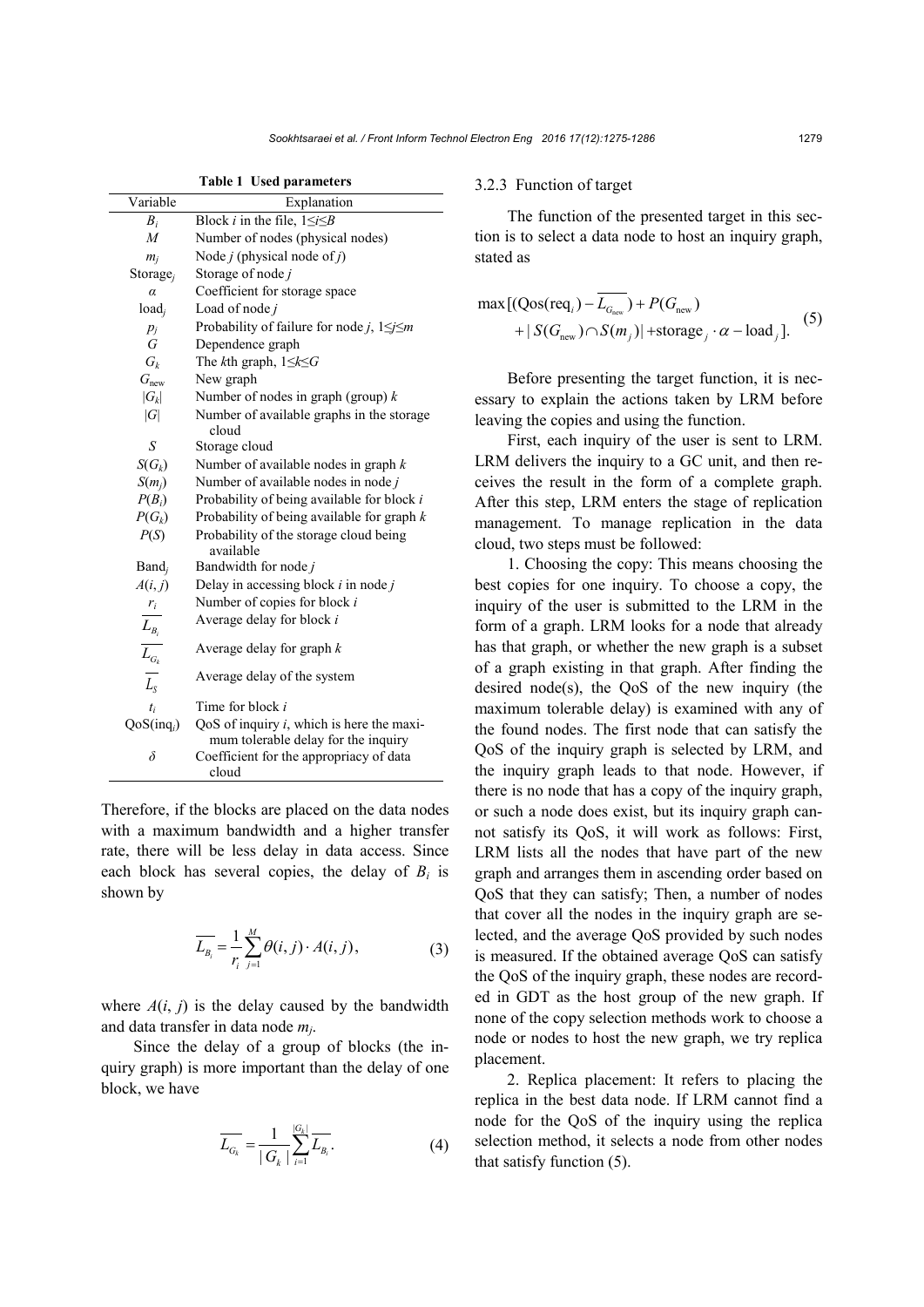Function (5) is the function of the suggested goal in this study. The two noticeable statements in this formula are storage<sub>*j*</sub>  $\alpha$ </sub>-load<sub>*j*</sub> and Qos(req<sub>*i*</sub>)–  $\overline{L_{G_{\text{new}}}}$ .

With the first statement, the load distribution is balanced in the data cloud, and, with the second, a node that can satisfy the QoS of the inquiry graph is selected, which has been taken here as the maximum tolerable delay. By the statement  $|S(G_{\text{new}}) \cap S(m_i)|$  in function (5), a node is selected for inquiry graph placement that has the most commonality with the target graph. Using this statement causes the existing number of copies from each block to reach a minimum level.

## **4 Locality replication method**

It can be concluded that LRM is the core of data replication management. The key duties of LRM are: (1) receiving the inquiry and sending it to appropriate node(s) to satisfy the desired quality by the user, and (2) taking care of the availability and the delay of the system and keeping them at a desired level. The details of these two duties are explained below.

# **4.1 Finding appropriate node(s) to send the inquiry**

The details of this action are presented in Algorithm 1. First, the blocks of the files are randomly placed on the physical nodes in this algorithm. After receiving each inquiry for the blocks, these steps are executed as follows: The coordinator first receives the inquiry and then makes a graph for it  $(G<sub>new</sub>)$ . The coordinator looks for a node or a set of nodes in GDT, which includes the graph or part of it and can satisfy the QoS of the inquiry (lines 5 and 6). The result of this search may be a node or a set of nodes. If the result of the search is one node (lines 8 and 10), the coordinator leads the inquiry to that node. If the result is a set of nodes (lines 10–16), the coordinator first arranges them in ascending order based on the QoS they can satisfy. Then, it selects the nodes from the beginning of the list until the physical nodes cover all the new graph nodes. After covering all the graph nodes, if the average QoS of the selecte nodes can satisfy the QoS of the inquiry, then this set of physical nodes is recorded as the host of the new graph in the coordinator.

# **Algorithm 1** Finding the appropriate node(s) to send the inquiry

| $\sim$ $\sim$ $\sim$ $\sim$ $\sim$ $\sim$ $\sim$ $\sim$                      |  |  |
|------------------------------------------------------------------------------|--|--|
| <b>Input:</b> file $f$ with $b$ blocks.                                      |  |  |
| Output: QoS-based distributed replicas on physical nodes.                    |  |  |
| Distribute $b$ blocks of file $f$ on physical nodes randomly;<br>1           |  |  |
| for each input inquiry inq <sub>i</sub> do<br>2                              |  |  |
| 3<br>Coordinator receives $inq_i$ ;                                          |  |  |
| 4<br>Form a graph $G_{\text{new}}$ for inq <sub>i</sub> ;                    |  |  |
| 5<br>Search $t=a$ node (or a set of nodes) in $S(M)$ which $G_{\text{new}}$  |  |  |
| (part of $Gnew$ ) hosts;                                                     |  |  |
| Meet $QoS(inqi)$ in the graph directory table;                               |  |  |
| if $t = \emptyset$ then<br>7                                                 |  |  |
| 8<br>if $t$ is a node then                                                   |  |  |
| 9<br>Coordinator redirects inq <sub>i</sub> to t;                            |  |  |
| else $t$ is several nodes then<br>10                                         |  |  |
| Coordinator sorts $t$ based on the supported $QoS$<br>11                     |  |  |
| non-descendingly;                                                            |  |  |
| 12<br>$S=\varnothing$ :                                                      |  |  |
| 13<br>while nodes in S do not host $G_{\text{new}}$ do                       |  |  |
| 14<br>$S = S \cup$ (the first node of t);                                    |  |  |
| end while<br>15                                                              |  |  |
| 16<br>if average $QoS(s)$ meets $QoS(inqi)$ then                             |  |  |
| 17<br>Register $s$ in the coordinator;                                       |  |  |
| 18<br>end if                                                                 |  |  |
| 19<br>end if                                                                 |  |  |
| Coordinator changes the access field for each node<br>20                     |  |  |
| (block) in $G$ in the directory group table;                                 |  |  |
| Coordinator removes each node in G and t whose access<br>21                  |  |  |
| field reaches zero;                                                          |  |  |
| 22<br>(Replica evaporation) except for the replica which is the              |  |  |
| last from the main version;                                                  |  |  |
| 23<br>else                                                                   |  |  |
| 24<br>Coordinator lies in a new replica for each node in $G_{\text{new}}$    |  |  |
| in a physical node;                                                          |  |  |
| Calculate the minimum value by function (5);<br>25                           |  |  |
| Coordinator registers a $G_{\text{new}}$ in the graph directory table;<br>26 |  |  |
| つフ<br>and if.                                                                |  |  |

**end if** 28 **end for**

After the replica is selected, the last step is to change the access fields of nodes in the graph and evaporate the replica (lines 20–22). It is possible that, due to different accesses to graphs, some nodes are accessed more, some are accessed less, and some are never accessed. The access field of every node increases in the coordinator as for each access to the node, and no access causes the field to decrease such that, when it reaches zero, it means that the node is not effective in the accesses of the graph, and should be omitted from the graph by the coordinator. Before omitting the replica, the coordinator examines whether the block is the last replica of the original block (whether the two versions remain from each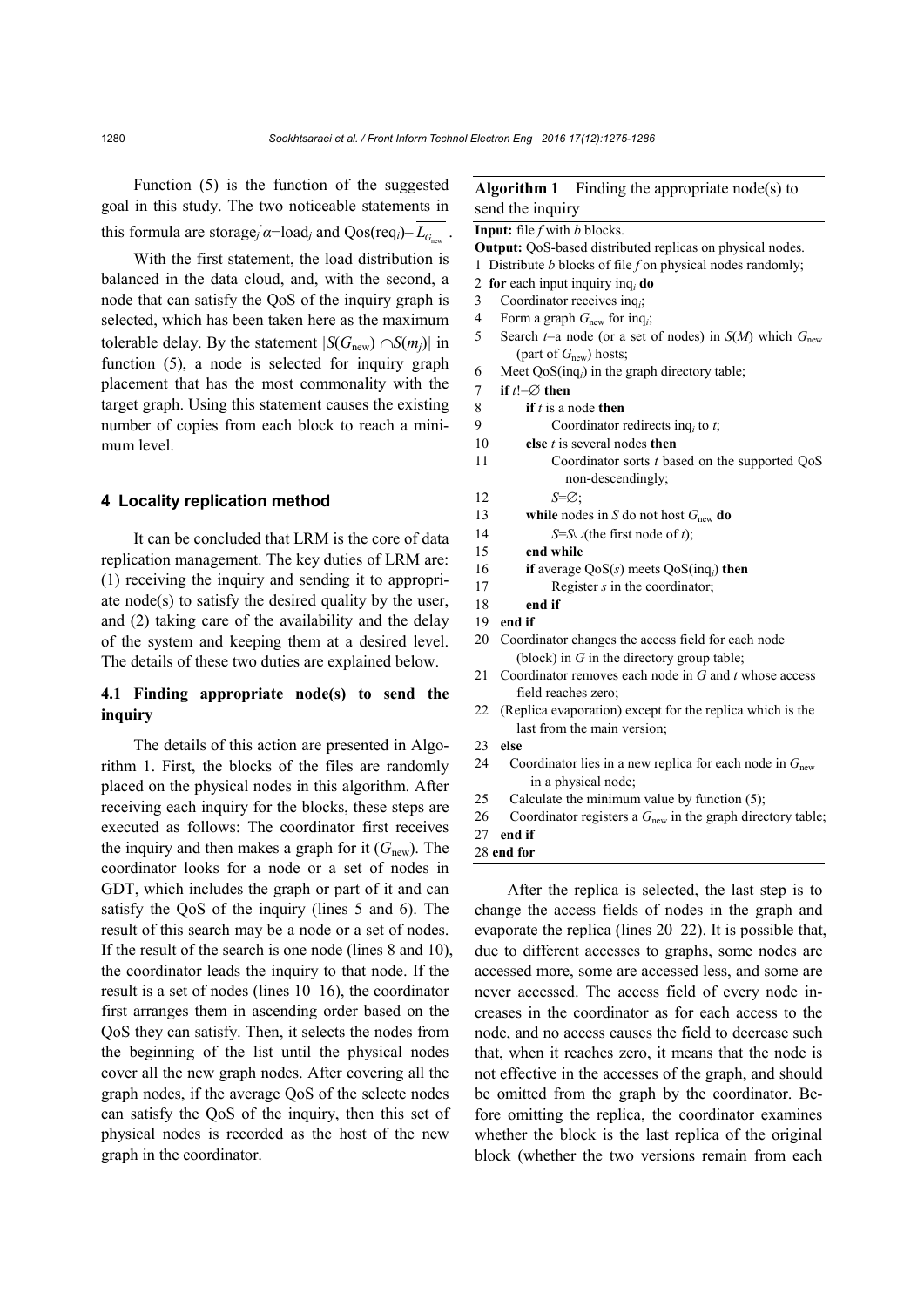block, including the original version and the replica). If the answer is yes, the coordinator will prevent the block from being omitted. Fig. 3 shows a sample of sending an inquiry to LRM, creating a graph of inquiry, and evaporating the replica.

Now we get back to Algorithm 1. If the coordinator cannot find any graph from the existing graphs in the cloud (lines 5 and 6), it puts a new replica from each of the existing blocks in the graph on the node to minimize function (5). After the node is found, the new graph is recorded in the coordinator with the related node (lines 24–26).

# **4.2 Taking care of availability and delay of the system**

To reach this goal, if the target QoS is violated in  $\delta$  of the inquiries, LRM orders ADSC to restructure the system. By restructuring we mean placing the graph inquiries again on the physical nodes to keep the availability and delay of the system at a desired level. ADSC also reacts to Algorithm 2 by receiving this order. As can be found from this algorithm, ADSC uses the genetic complementary algorithm to do this.

**Algorithm 2** Keeping availability and delay of system at a desired level

**Input:** number of groups of requested blocks *G*, number of physical nodes *N*, maximum generation number Gens, and current generation *t*.

**Output:** near optimal mapping *G*→*N*.

- 1 *Φ*<sup> $=$ </sup>Generate initial population randomly;
- 2 **while** (*t*<Gens) **do**
- 3 Evaluate the fitness of each individual in *Φ<sup>t</sup>* based on function  $(6)$ :
- 4 *Φ*temp=*Q* highest individuals based on their fitness;
- 5 *Φt*+1=*Q*−*L* highest individuals based on their fitness from *Q*;
- 6  $\Phi_{t+1} = \Phi_{t+1} \cup (L \text{ remaining individuals crossed from } Q \text{ with } C)$ a two-point cross-over);
- 7  $\Phi_{t+1} = \Phi_{t+1} \cup (K \text{ individuals generated randomly});$
- 8  $\Phi_{t+1}$ =Mutation( $\Phi_{t+1}$ );
- 9  $t=t+1$ :
- 10 **end while**

Genetic algorithms (GAs) are the exploratory methods that repeatedly search in a large space of data for an answer close to the optimum. Each possible solution is encoded in the form of a chromosome.

The group of chromosomes is called a 'population'. In GA, a primary population should be formed.



**Fig. 3 Managing the graph directory table (GDT): (a) sending the inquiry to the locality replication manager (LRM), making the graph, and recording it in GDT; (b) updating the GDT by entering new inquiries into LRM**

This population of the chromosomes, which are randomly made, is the starting point of the completion process. After the primary population is made, the selection step begins in which the chromosomes are selected or omitted for the next population based on their quality.

The next step is called the 'cross-over'. In this step, a few pairs of chromosomes are selected from the population, and some of their parameters are exchanged to create a pair of valid chromosomes. After the cross-over, it is time for mutation. In mutation, each chromosome changes into a valid chromosome from the population. After these steps, the new population is examined. A fit value is allocated to each chromosome by the objective function. Then, the new population is examined. Our purpose is to find a chromosome with the most optimum fitness value.

If the value is not met, the aforementioned steps are repeated to make a new population. This process goes on until the value is found. Now we study the steps and methods of the GA used in this study.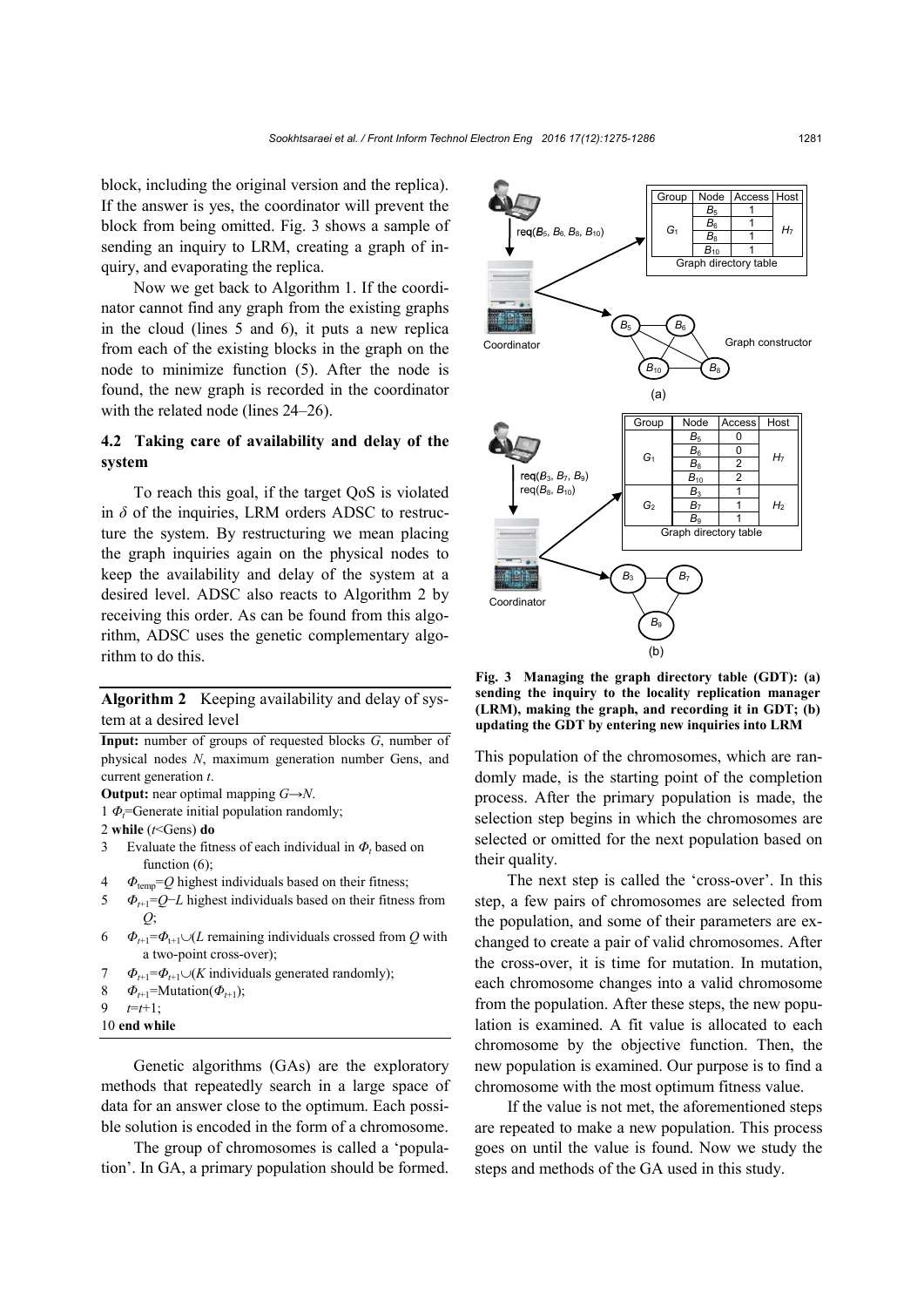#### 4.2.1 Encoding

To produce each chromosome, encoding was carried out (Fig. 4). One chromosome has been made for a limited number of graphs and physical nodes, and is presented as a set of integers.

#### 4.2.2 Function of the target and selection

The appropriateness of the chromosomes is determined for selection in the population with the following function:

$$
\min\{\overline{L_s}\,/\,P(S)\},\qquad(6)
$$

where

$$
P(S) = \prod_{i=1}^{|G|} P(G_i) \text{ and } \overline{L_s} = \frac{1}{|G|} \sum_{i=1}^{|G|} \overline{L_{G_i}}.
$$

Function (6) shows the proportion of delay to the availability of the whole cloud system.

If *Q* is the total number of chromosomes in the primary population, then, the *Q*–*K* of the chromosomes, which have the highest appropriateness, are selected and transferred to the next population based on some conditions to be mentioned later in this paper. The *K* of the chromosomes for the next population is randomly made to prevent fast convergence from occurrence and to escape from being trapped in local minima.

## 4.2.3 Cross-over

From the *Q*–*K* chromosomes selected for the next generation, *L* chromosomes (*L*<*N*–*K*) are transfered to the new population by cross-over, where *N* is the number of physical nodes. As shown in Fig. 5, in the two-point cross-over, two indices are selected randomly, and the content between them is exchanged for the two chromosomes.

#### 4.2.4 Mutation

The mutation step is done with a transfer rate of 0.5. The entry of each index selected for the mutation step which shows the physical node of the graph, is replaced with another physical node that is randomly obtained.

#### 4.2.5 Genetic algorithm

Algorithm 2 shows all the required steps of the genetic algorithm, which is used to keep the availability and delay of the system at a desired level.

## **5 Time complexity**

Before comparing the algorithm used in this study with existing algorithms, the time complexity of LRM in the worst situation is shown. Since LRM consists of two separate algorithms, the time analysis is done separately for each algorithm.

#### **5.1 Time complexity of Algorithm 1**

**Theorem 1** If a file exists with *b* blocks, *M* data nodes and inq inquiries in the time period of  $\Delta t$ , the time complexity of this algorithm is equal to  $O(\text{inq}\cdot b^2)$ .

**Proof** As for  $\Delta t$  of time unit, the following steps are followed for each inquiry. Assume that all the blocks are requested in each inquiry (the worst condition), the time needed to make the graph of the inquiry will be  $O(b^2)$  (line 4). In line 5, linear search is used to find the node(s) for which time of  $O(M)$  is spent. To arrange the searched nodes for *m* (*m*≤*M*), in line 5, the time needed is equal to  $O(m \log_2 m)$ (line 11). In line 24, to find the physical node to place the graph of the new inquiry, the time complexity is equal to  $O(Mb)$ , where *b* is the maximum of the existing nodes in  $G_k$ . Since M is the upper



**Fig. 4 Creation of a chromosome from physical nodes and graphs**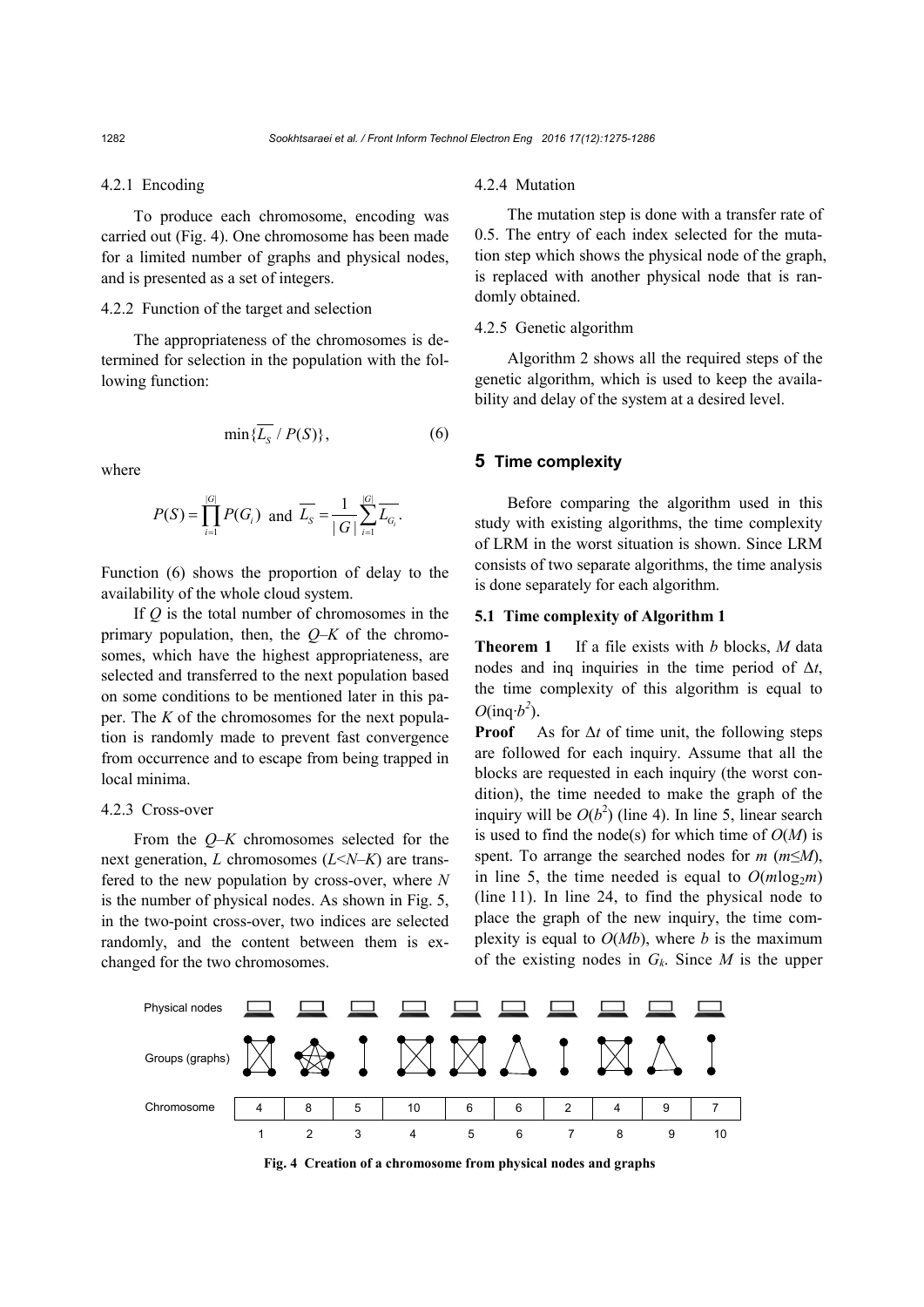

bound for *m* and assume *M*<*b*, the time complexity of this algorithm is equal to  $O(\text{inq}\cdot b^2)$ .

# **5.2 Time complexity of Algorithm 2**

**Theorem 2** Assume that there are |*G*| graphs of inquiry existing in data cloud, *N* chromosomes in each population, and Gens generations, the time complexity of this algorithm is equal to  $O(|G|)$ .

**Proof** If the primary population has *N* chromosomes and the length of each chromosome is *G*, based on the number of graphs of inquiry, the time needed to make that population will be  $O(N|G|)$ .

To examine the suitability of each chromosome in line 5, a time equal to  $O(N|G|)$  will be spent. To select the best chromosomes in line 6, we arrange them and this takes a time that is equal to *O*(*N*log *N*).

The time complexity of the cross-over in the worst condition will be equal to  $O(L|G|)$  (line 8), if the distance between the two selected pairs equals the length of chromosome *G*. The time complexity for making a random chromosome *K* equals *O*(*K*|*G*|) (line 9). The maximum time for mutation equals *O*(*N*) (line 10), if all the chromosomes go under this process. Thus, the time complexity of Algorithm 2 is *O*(Gens·*N*·|*G*|). However, since the values of *N* and Gens have been previously determined and will not change, we can conclude that the time complexity of this algorithm is equal to  $O(|G|)$ .

#### **6 Assessing the efficiency**

We use a series of simulations to assess the efficiency of LRM. The advantage of doing this is that we can easily change the parameters and examine the individual effect of each one on the efficiency of the system. We first study the simulation environment, and then compared the efficiencies of the other two algorithms with our suggested algorithm.

#### **6.1 Simulation environment**

We make a simulator called LRMsim using Java language to assess the advantages and the practicality of our idea. This simulator makes a modular simulation framework that helps us to model different structures of the data cloud and other resources. We can assess our idea and the efficiency of the method using these simulations. Simulation helps us determine different structures from network, different types of nodes, different resources for nodes, a method for replication, and different parameters.

Table 2 shows the configuration used in the data nodes, the algorithms used, and the inquiries entering into the system. The value for the number of generations in LRMsim was assumed to be 500. The reason for this was the fact that little optimization is obtained for values above 500.

The assumption is that the data cloud follows the policy of 'writing once, reading for several times', based on which the costs of adaptability and updating are ignored.

## **6.2 Results of assessment**

We start with Fig. 6, which shows the number of replicas in each method. We compared our algorithm regarding the number of replicas with multiobjective evolutionary (MOE), multi-objective randomized greedy (MORG) (Hassan *et al.*, 2009), and Hadoop. In Hadoop, the factor of replica is fixed at 3, while it changes in other algorithms based on the conditions of the environment. Compared to the fixed replica factor, the results show that providing a dynamic number of replicas optimizes not only the use of resources, but also the efficiency obtained from the data cloud system. LRM reduces the cost of keeping a number of replicas using the dynamic factor of replica and a minimum number of the replicas, compared to the methods that do not use the fixed factor (Fig. 6).

In Fig. 7, the feature of locality of the requested blocks has been taken into account.

With a dynamic number of inquiries, fewer physical nodes will be accessed in LRM. The fewer the nodes accessed, the faster and with less delay the inquiries are satisfied.

One of the most important issues in replica management is reducing the costs of storing the replicas. The energy used to store these replicas is one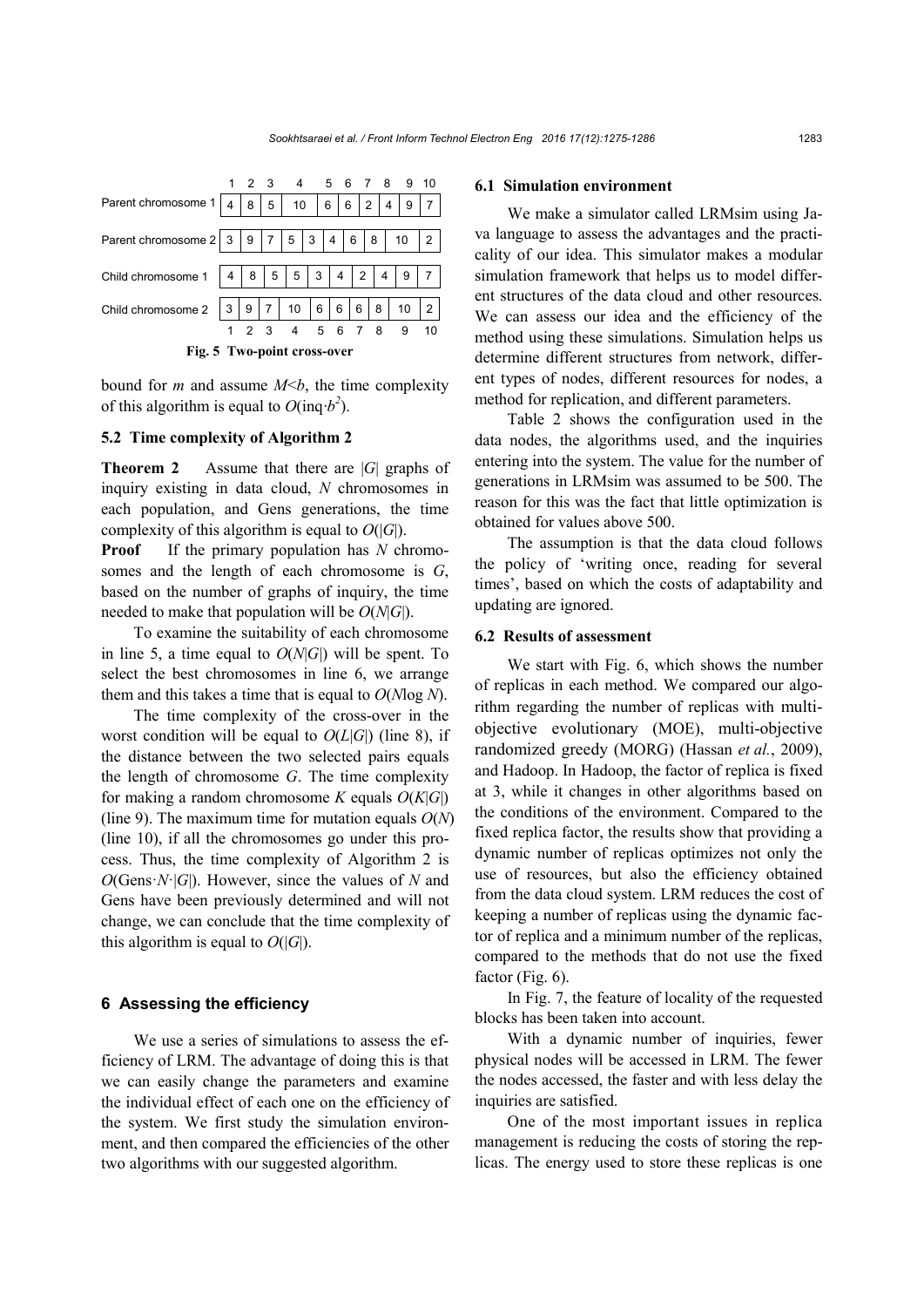| Parameter                     | Description                             |
|-------------------------------|-----------------------------------------|
| M                             | 25 nodes (some of which are randomly    |
|                               | placed in the rack)                     |
| Storage <sub>i</sub> (GB)     | $[100, 200, \ldots, 1000]$              |
| $p_i$                         | $[0.001, 0.002, \ldots, 0.030]$         |
| $ G_k $                       | [1, 2, , 10]                            |
| G                             | Depending on the inquiries of the users |
| $Bandj$ (Mb)                  | 1000                                    |
| A(i, j)                       | [1, 2, , 20]                            |
| $r_i$                         | Depending on the graph of that block    |
| $QoS$ (ing <sub>i</sub> ) (s) | $[0.001, 0.002, \ldots, 2.000]$         |
| $\alpha$                      | 0.2                                     |
| Gen                           | 500                                     |
| Chromosome                    | 15                                      |
| Q                             | 10                                      |
| L                             | 3                                       |
| K                             | $\mathfrak{D}$                          |
| $\delta$                      | 25 violations of inqueries              |
|                               | out of 100 cases                        |
|                               |                                         |

**Table 2 Configuration of the locality replication manager**

example of the costs. As shown in Fig. 8, fewer nodes are active in LRM to provide services to the requests, and the smaller the number of these nodes, the more the energy saved.

In Fig. 9, the distribution of the load is shown with a fixed number of inquiries as for different numbers of blocks. As shown in this figure, LRM has distributed the load in a more uniform way, compared to the other two algorithms.

Figs. 6–9 are the outputs of performing Algorithm 1, and comparing LRM with algorithms MOE and MORG. Also, we run Algorithm 2 to show that LRM is better than the other two algorithms, regarding availability and delay in the data cloud.

Fig. 10 shows that LRM performs better than MOE and MORG in availability, regarding the changes in system load. In addition, Fig. 11 shows that LRM, compared to MOE and MORG, reduces the delay of the system even under high loads.

Note that considering the locality of a request's blocks in LRM plays a key role in this reduction.

All the figures shown in this section lead us to conclude that LRM can successfully work as manager in the replication management for the data cloud.

# **7 Conclusions**

This paper deals with the issue of replication management of blocks in one file for the data cloud



**Fig. 6 Replication factor with each method** LRM: locality replication manager; MORG: multi-objective randomized greedy; MOE: multi-objective evolutionary



**Fig. 7 Number of accessed physical nodes with each method**

LRM: locality replication manager; MORG: multi-objective randomized greedy; MOE: multi-objective evolutionary



**Fig. 8 Number of active physical nodes to manage the replicas with each method**

LRM: locality replication manager; MORG: multi-objective randomized greedy; MOE: multi-objective evolutionary

to select a suitable replica factor and find a good place for the blocks. We could optimize factors such as the resources and energy, availability, and delay in the system by presenting an efficient manager for block replication. Therefore, we suggested an LRM using the concept of blocks' locality in one request and the complementary GA to solve the problem. To assess the success of LRM, we compared it to two other algorithms named MOE and MORG in a simulated environment written in Java. The results indicate that LRM performs better than the other two algorithms in a number of factors including the use of resources and energy, availability and delay of system.

In the future, we intend to assess the LRM on a real cluster of the data cloud. In addition, we would like to examine other algorithms of replication and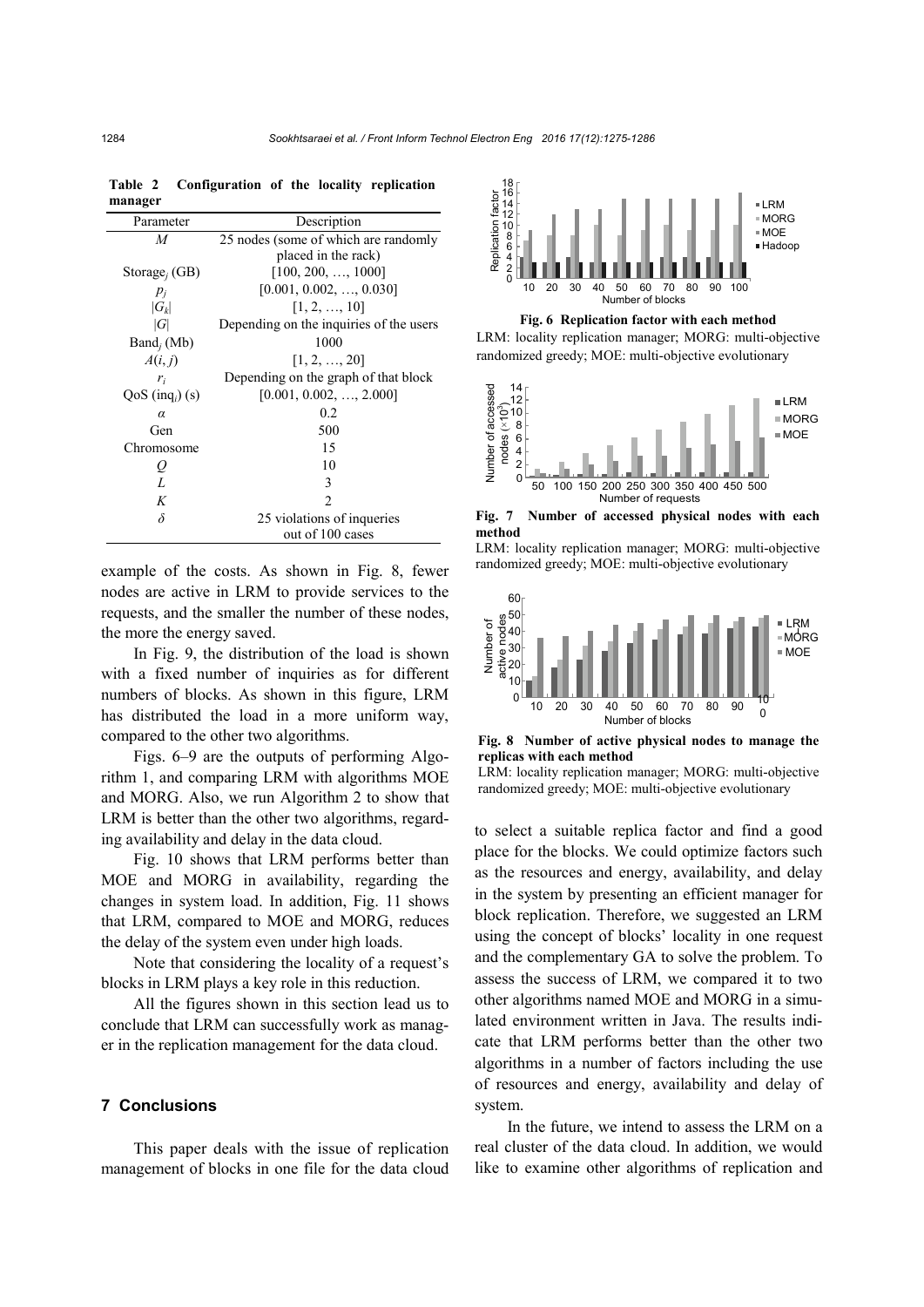

**Fig. 9 Distribution of load in physical nodes with each method**

LRM: locality replication manager; MORG: multi-objective randomized greedy; MOE: multi-objective evolutionary



**Fig. 10 System's average rate of not being available with each method**

LRM: locality replication manager; MORG: multi-objective randomized greedy; MOE: multi-objective evolutionary



**Fig. 11 Average delay in satisfying the requests with each method**

LRM: locality replication manager; MORG: multi-objective randomized greedy; MOE: multi-objective evolutionary

different models of cost. Moreover, we intend to study the methods of online data movement to face the dynamic changes in the pattern of accessing blocks.

#### **References**

- Aazami, A., Ghandeharizadeh, S., Helmi, T., 2004. Near optimal number of replicas for continuous media in adhoc networks of wireless devices. Proc. 1st Workshop on Multimedia Information Systems.
- Amazon, 2008. Amazon Simple Storage Service (Amazon S3). Available from http://aws.amazon.com/s3.
- Armbrust, M., Fox, A., Griffith, R., *et al*., 2009. Above the Clouds: a Berkeley View of Cloud Computing. Tech-

nical Report, No. UCB/EECS-2009-28, Department of EECS, California University, Berkeley.

- Bonvin, N., Papaioannou, T.G., Aberer, K., 2009. Dynamic cost-efficient replication in data clouds. Proc. 1st Workshop on Automated Control for Datacenters and Clouds, p.49-56. http://dx.doi.org/10.1145/1555271.1555283
- Buyya, R., Yeo, C.S., Venugopal, S., *et al*., 2009. Cloud computing and emerging IT platforms: vision, hype, and reality for delivering computing as the fifth utility. *Fut. Gener. Comput. Syst.*, **25**(6):599-616.

http://dx.doi.org/10.1016/j.future.2008.12.001

Chang, R.S., Chang, H.P., 2008. A dynamic data replication strategy using access weights in data grids. *J. Supercomput.*, **45**(3):277-295.

http://dx.doi.org/10.1007/s11227-008-0172-6

- Choi, S.C., Youn, H.Y., 2012. Dynamic hybrid replication effectively combining tree and grid topology. *J. Supercomput.*, **59**(3):1289-1311. http://dx.doi.org/10.1007/s11227-010-0536-6
- Creeger, M., 2009. Cloud computing: an overview. *ACM Queue*, **7**(5):2-4.
- Dabrowski, C., 2009. Reliability in grid computing systems. *Concurr. Comput. Pract. Exp.*, **21**(8):927-959. http://dx.doi.org/10.1002/cpe.v21:8
- Dikaiakos, M.D., Katsaros, D., Mehra, P., *et al*., 2009. Cloud computing: distributed Internet computing for IT and scientific research. *IEEE Internet Comput.*, **13**(5):10-13. http://dx.doi.org/10.1109/MIC.2009.103
- Doğan, A., 2009. A study on performance of dynamic file replication algorithms for real-time file access in data grids. *Fut. Gener. Comput. Syst.*, **25**(8):829-839. http://dx.doi.org/10.1016/j.future.2009.02.002
- Ghemawat, S., Gobioff, H., Leung, S., 2003. The Google file system. Proc. 19th ACM Symp. on Operating Systems Principles, p.29-43. http://dx.doi.org/10.1145/1165389.945450
- Hassan, O.A.H., Ramaswamy, L., Miller, J., *et al*., 2009. Replication in overlay networks: a multi-objective optimization approach. Int. Conf. on Collaborative Computing: Networking, Applications and Worksharing, p.512- 528. http://dx.doi.org/10.1007/978-3-642-03354-4\_39
- Intanagonwiwat, C., Govindan, R., Estrin, D., 2000. Directed diffusion: a scalable and robust communication paradigm for sensor networks. Proc. 6th Annual Int. Conf. on Mobile Computing and Networking, p.56-67. http://dx.doi.org/10.1145/345910.345920
- Lamehamedi, H., Shentu, Z., Szymanski, B., *et al.*, 2003. Simulation of dynamic data replication strategies in data grids. Proc. Int. Parallel and Distributed Processing Symp. http://dx.doi.org/10.1109/IPDPS.2003.1213206
- Lei, M., Vrbsky, S.V., Hong, X.Y., 2008. An on-line replication strategy to increase availability in data grids. *Fut. Gener. Comput. Syst*., **24**(2):85-98. http://dx.doi.org/10.1016/j.future.2007.04.009
- Li, W.H., Yang, Y., Yuan, D., 2011. A novel cost-effective dynamic data replication strategy for reliability in cloud